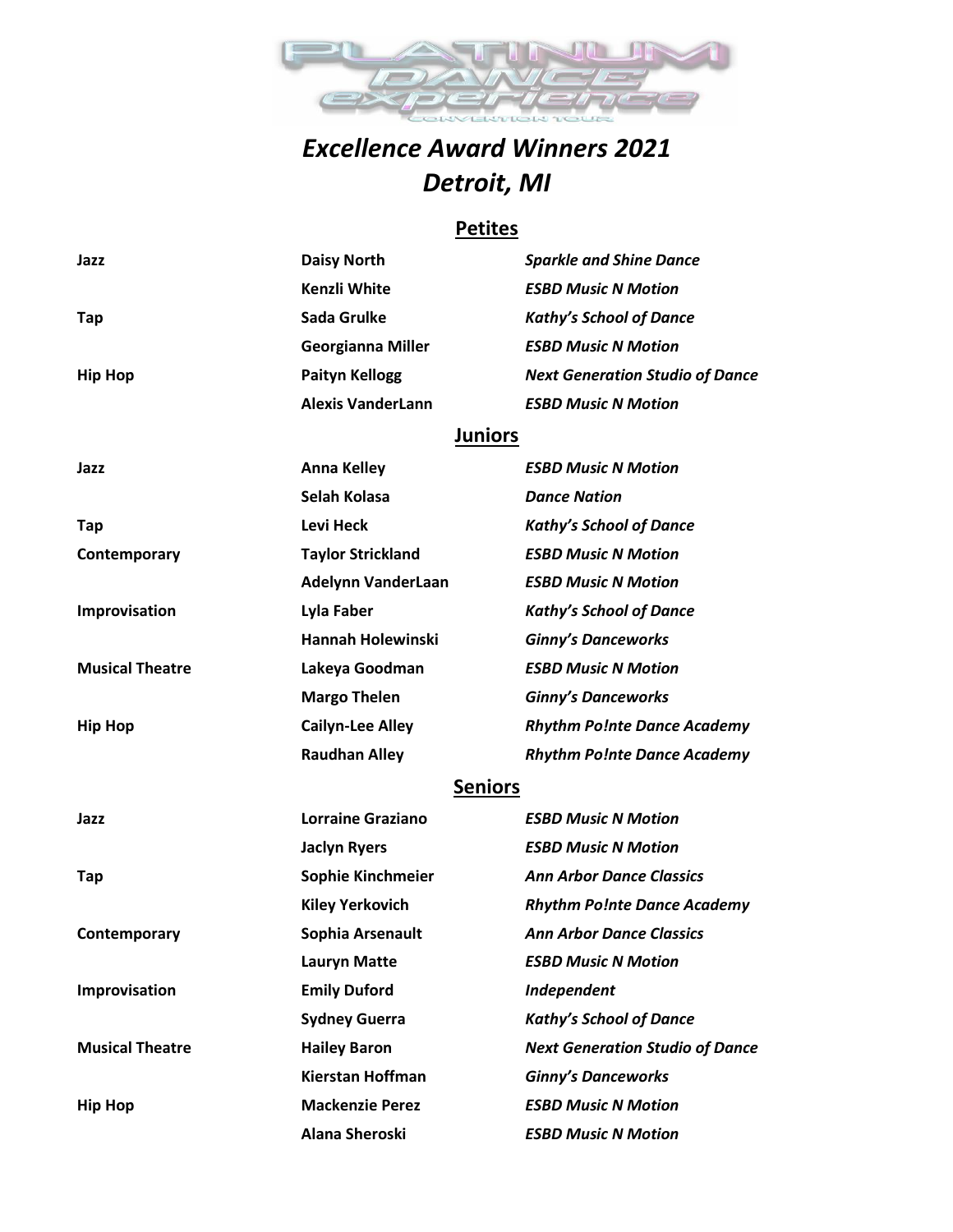

# *Scholarship Award Winners 2021 Detroit, MI*

## **Petites**

| \$25 Gift Certificate         | Sada Grulke              | <b>Kathy's School of Dance</b>         |
|-------------------------------|--------------------------|----------------------------------------|
|                               | <b>Ellie Loynes</b>      | <b>ESBD Music N Motion</b>             |
|                               | <b>Adaliya Tucker</b>    | <b>Next Generation Studio of Dance</b> |
| <b>Discovery Spotlight GC</b> | <b>Kaiden Dart</b>       | <b>ESBD Music N Motion</b>             |
|                               | <b>Madelynn Richards</b> | <b>ESBD Music N Motion</b>             |
| <b>Improv Winner</b>          | <b>Madeline Okenka</b>   | <b>ESBD Music N Motion</b>             |
|                               | Zophia Staszewski        | <b>ESBD Music N Motion</b>             |
| <b>Free Solo Certificate</b>  | <b>Nevaeh Boelk</b>      | <b>ESBD Music N Motion</b>             |
|                               | Kenzli White             | <b>ESBD Music N Motion</b>             |
| <b>Free PDC Scholarship</b>   | <b>Daisy North</b>       | <b>Sparkle and Shine Dance</b>         |
|                               | <b>Alexis VanderLann</b> | <b>ESBD Music N Motion</b>             |

### **Juniors**

| \$25 Gift Certificate         | <b>Cailyn-Lee Alley</b>   | <b>Rhythm Po!nte Dance Academy</b> |
|-------------------------------|---------------------------|------------------------------------|
|                               | Lakeya Goodman            | <b>ESBD Music N Motion</b>         |
|                               | Savanna Sheroski          | <b>ESBD Music N Motion</b>         |
| <b>Discovery Spotlight GC</b> | <b>Peyton Cummins</b>     | <b>ESBD Music N Motion</b>         |
|                               | Lyla Faber                | <b>Kathy's School of Dance</b>     |
|                               | <b>Madison Ward</b>       | <b>ESBD Music N Motion</b>         |
| <b>Improv Winner</b>          | Levi Heck                 | <b>Kathy's School of Dance</b>     |
| <b>Opening # PDC</b>          | Selah Kolasa              | <b>Dance Nation</b>                |
| <b>Opening # Nationals</b>    | <b>Adelynn VanderLaan</b> | <b>ESBD Music N Motion</b>         |
| <b>Free Solo Certificate</b>  | <b>Kyndall Campbell</b>   | <b>Ann Arbor Dance Classics</b>    |
|                               | <b>Anna Kelley</b>        | <b>ESBD Music N Motion</b>         |
| <b>Free PDC Scholarship</b>   | <b>Taylor Strickland</b>  | <b>ESBD Music N Motion</b>         |
|                               | <b>Madison Ward</b>       | <b>ESBD Music N Motion</b>         |
|                               |                           |                                    |